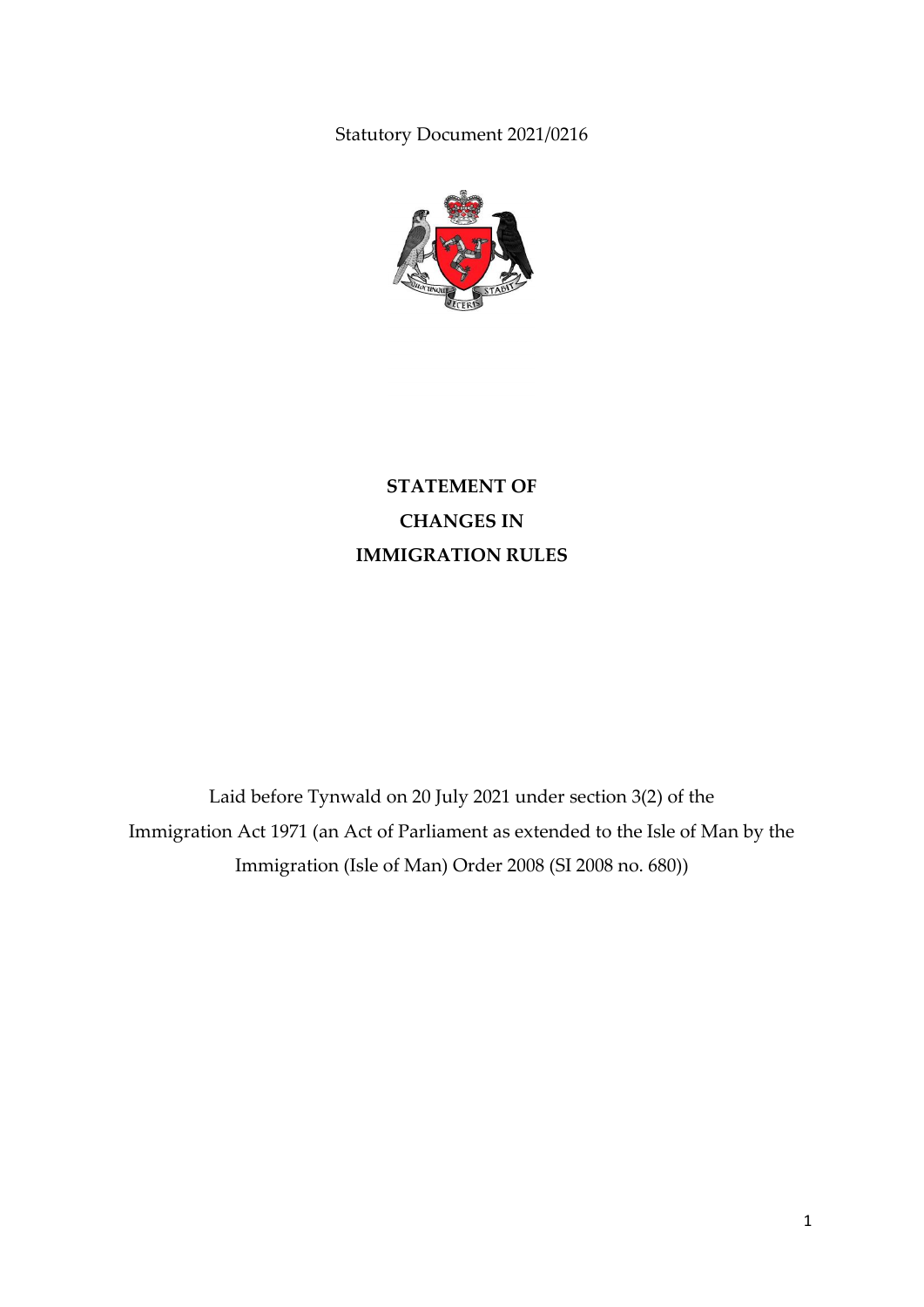The Minister for the Cabinet Office has made the following changes to the Immigration Rules laid down as to the practice to be followed in the administration of the Immigration Act 1971<sup>1</sup> (of Parliament) as it has effect in the Isle of Man<sup>2</sup> for regulating entry into and the stay of persons in the Isle of Man and contained in the Statement laid before Tynwald on 17 May 2005<sup>3</sup> .

### **Commencement**

The changes set out in this Statement of Changes in Immigration Rules come into operation on 28 June 2021.

### **Changes to Part 1**

- 1.1 In paragraph 6, in sub-paragraph (ii) of the definition of "public funds", for "section 115E", substitute "section 150E".
- 1.2 In paragraph A7(1), for sub-paragraphs (c) and (d), substitute—
	- "(c) the person provides evidence which satisfies the Minister that travel to the country where the application for entry clearance would normally be made has been rendered impossible or impractical due to restrictions on travel imposed as a direct result of the COVID-19 pandemic; and
	- (d) the travel restrictions referred to in (c) remain in place at the date of application referred to in (2).".

### **Changes to Appendix EU**

EU1. In Annex 1, in the entry for "required proof of identity and nationality", before the paragraph beginning "in addition," insert—

"unless (in the case of (a) or (b)) the Minister agrees to accept alternative evidence of identity and nationality where the applicant is unable to obtain or produce the

**.** 

<sup>1</sup> 1971 c. 77

<sup>2</sup> See the Immigration (Isle of Man) Order (S.I. 2008 No 680)

<sup>3</sup> S.D. 62/05 amended by S.D.692/05, S.D. 442/06, S.D. 547/06, S.D. 781/06, S.D. 871/06, S.D. 124/07, S.D. 303/07, S.D. 534/07, S.D. 02/08, S.D. 500/08, GC 32/09, GC 35/09, GC 14/10, GC 26/10, GC 02/11, SD 518/11, SD 40/12, SD 0288/12, SD 0625/12, SD 0657/12, SD250/13, SD 302/13, SD 345/13 ,SD 2014/0004, SD 2014/0082, SD 2014/241, SD2014/314 , SD2014/324, SD2015/0265, SD2015/0386, SD2016/0092, SD2016/0175, SD5016/0211, SD2017/0066, SD2017/0183, SD2017/0314, SD2018/0084, SD2018/0134, SD2018/0328, SD2019/0119, SD2019/0143, SD2019/0330, SD2019/0380, SD2020/0011, SD2020/0070, SD2020/0088, SD2020/0140, SD2020/0316, SD2020/0344 SD2020/0467, SD2020/0497, SD 2021/0002 and SD 2021/0155.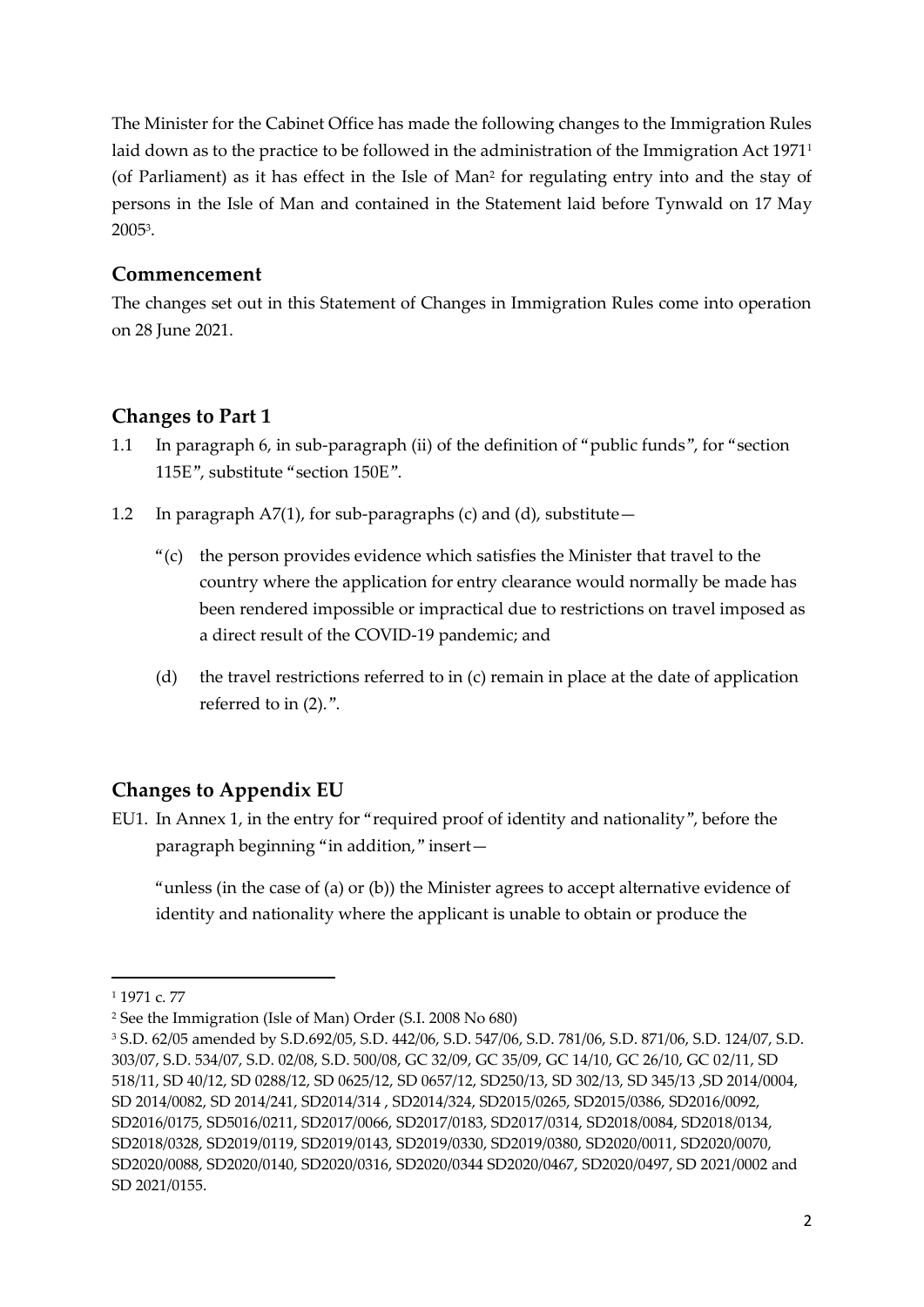required document due to circumstances beyond their control or to compelling practical or compassionate reasons".

**MADE 29 June 2021**

# **HOWARD QUAYLE**

*Minister for the Cabinet Office*